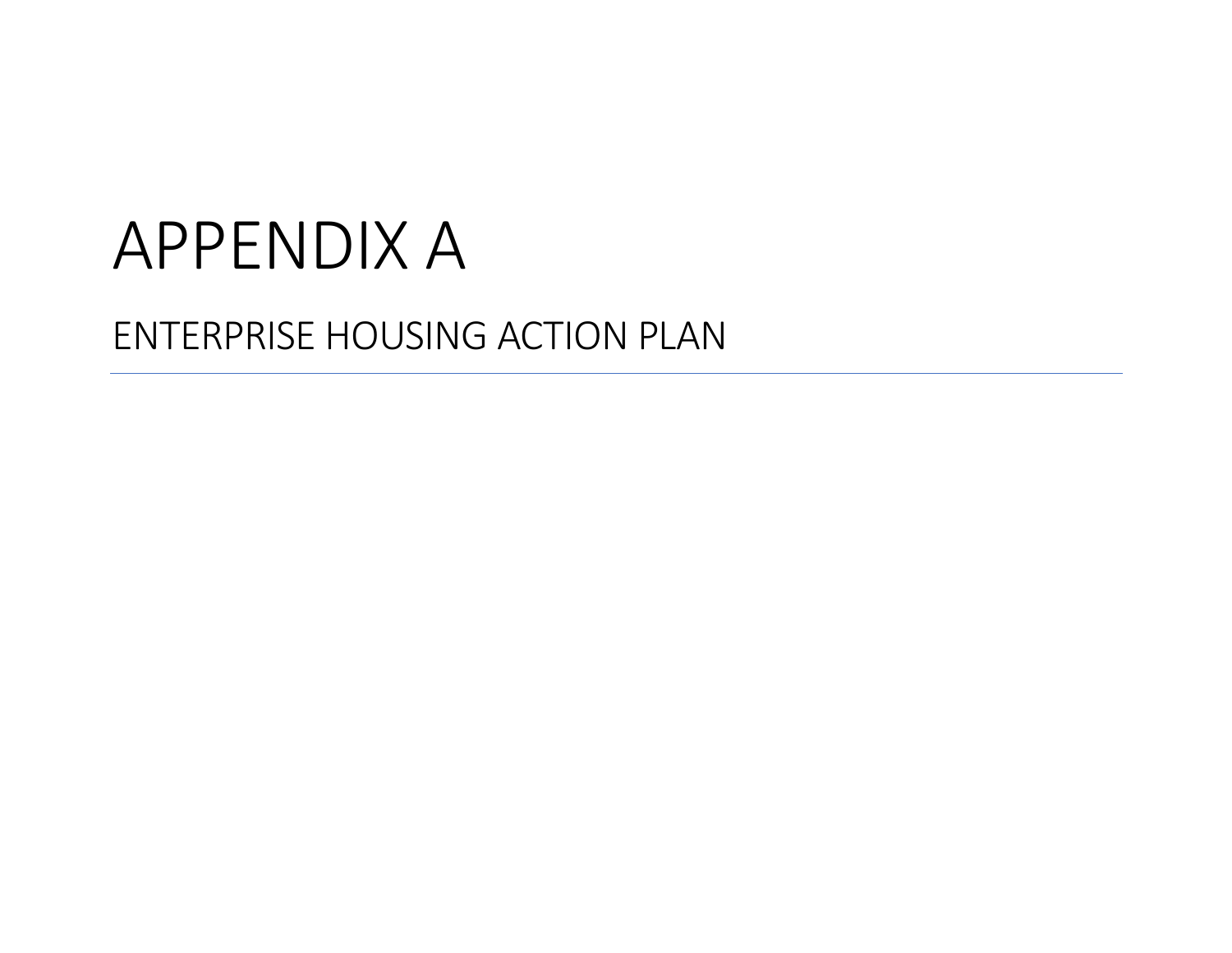# ACRONYMS

**CMHC** Canada Mortgage and Housing Corporation **DOL** Department of Lands **ECE** Education, Culture, and Employment **GNWT** Government of the Northwest Territories **NWTHC** Northwest Territories Housing Corporation **SSDO** South Slave District Office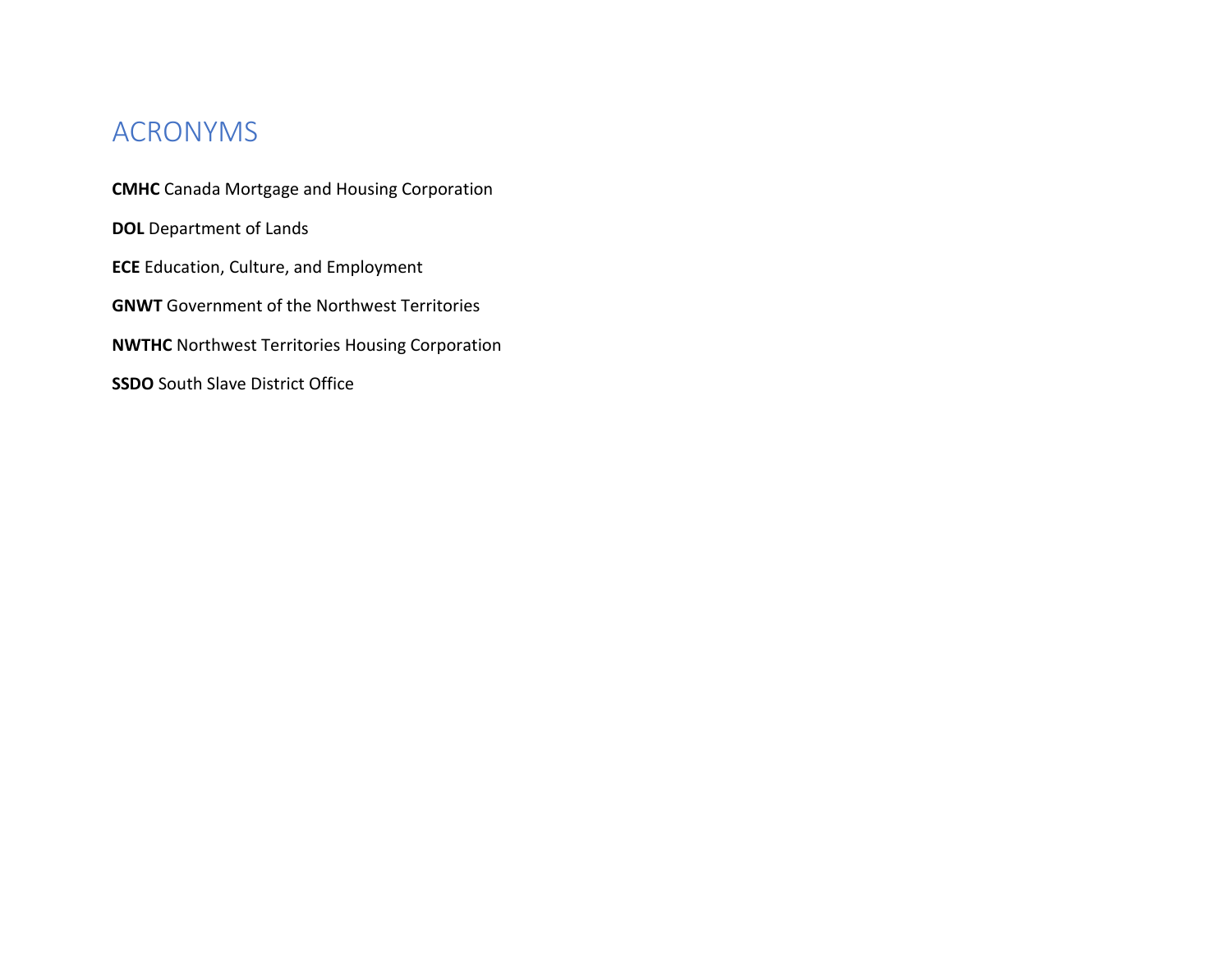#### What is an Action Plan?

The purpose of the Enterprise Housing Action Plan is to ensure the community's housing priorities, established through the Community Housing Planning process, are tracked, and monitored. The Action Plan represents a living document, which is updated and changed over time as actions are undertaken and progress is made.

There are three strategic directions, seven goals, and twelve action items identified in Enterprise Housing Action Plan. The chart below outlines a three-year timeline to start the work on the action items. The Strategic Directions represent long term goals to work toward and are not intended to be fully completed within the three-year timeline.

# How is the Action Plan Implemented?

This Action Plan provides high-level descriptions of each action, more details should be discussed between relevant partners to set out the scope and responsibilities. Partners may include other levels of government, business, industry, and community groups. As a first step, project leads can be established to address each action with regularly meetings to discuss progress. For the first year, it is recommended that the Hamlet focus on actions that are achievable within their existing resources. Additional financial resources can be obtained through proposals for funding and partnerships with the GNWT or the federal government.

# How is the Action Plan Monitored?

The NWTHC is committed to monitor the Enterprise Housing Action Plan. It is recommended that Enterprise and NWTHC meet annually to discuss the status of the action plan and update any changes.